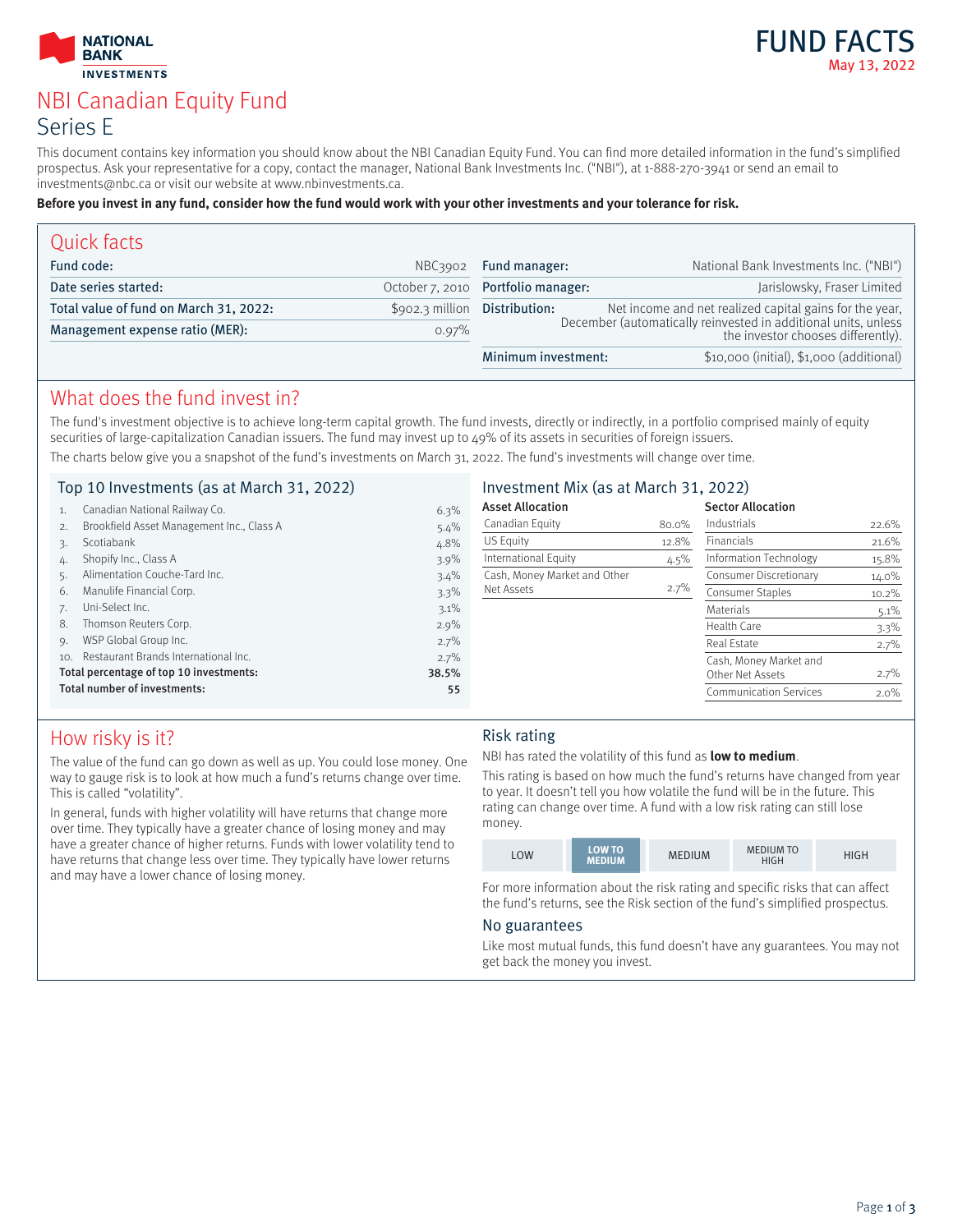

### How has the fund performed?

This section tells you how Series E units of the fund have performed over the past 10 years. Returns are after expenses have been deducted. These expenses reduce the funds' returns.

#### Year-by-year returns

This chart shows how Series E units of the fund performed in each of the past 10 years. The fund dropped in value in 2 of the 10 years. The range of returns and change from year to year can help you assess how risky the fund has been in the past. It does not tell you how the fund will perform in the future.



#### Best and worst 3-month returns

This table shows the best and worst returns for Series E units of the fund in a 3-month period over the past 10 years. The best and worst 3-month returns could be higher or lower in the future. Consider how much of a loss you could afford to take in a short period of time.

|                    | <b>Return</b> | 3 months ending  | If you invested \$1,000 at the beginning of the period |
|--------------------|---------------|------------------|--------------------------------------------------------|
| <b>Best Return</b> | $13.3\%$      | January 31, 2021 | Your investment would rise to \$1,133.                 |
| Worst return       | $-18.1%$      | March 31, 2020   | Your investment would drop to \$819.                   |

#### Average return

The annual compounded return of E Series units of the fund was 9.51% over the past 10 years. If you had invested \$1,000 in this series 10 years ago, your investment would now be worth \$2,481.

| Who is this fund for?<br>Investors who:<br>• are looking to invest for the long term (at least five years);<br>• wish to add a Canadian equity fund to their portfolio. | A word about tax<br>In general, you'll have to pay income tax on any money you make on a<br>fund. How much you pay depends on the tax laws where you live and<br>whether or not you hold the fund in a registered plan, such as a Registered                     |  |
|-------------------------------------------------------------------------------------------------------------------------------------------------------------------------|------------------------------------------------------------------------------------------------------------------------------------------------------------------------------------------------------------------------------------------------------------------|--|
|                                                                                                                                                                         | Retirement Savings Plan (RRSP) or a Tax-Free Savings Account (TFSA).<br>Keep in mind that if you hold your fund in a non-registered account, fund<br>distributions are included in your taxable income, whether you get them in<br>cash or have them reinvested. |  |

### How much does it cost?

The following tables show the fees and expenses you could pay to buy, own and sell Series E units of the fund. The fees and expenses – including any commissions – can vary among series of the fund and among funds. Higher commissions can influence representatives to recommend one investment over another. Ask about other funds and investments that may be suitable for you at a lower cost.

#### 1. Sales Charges

There are no charges when you purchase Series E units. Your representative's firm may charge you a fee.

#### 2. Fund expenses

You don't pay these expenses directly. They affect you because they reduce the fund's returns. As of December 31, 2021, the fund's expenses were 0.99% of its value. This equals \$9.90 for every \$1,000 invested.